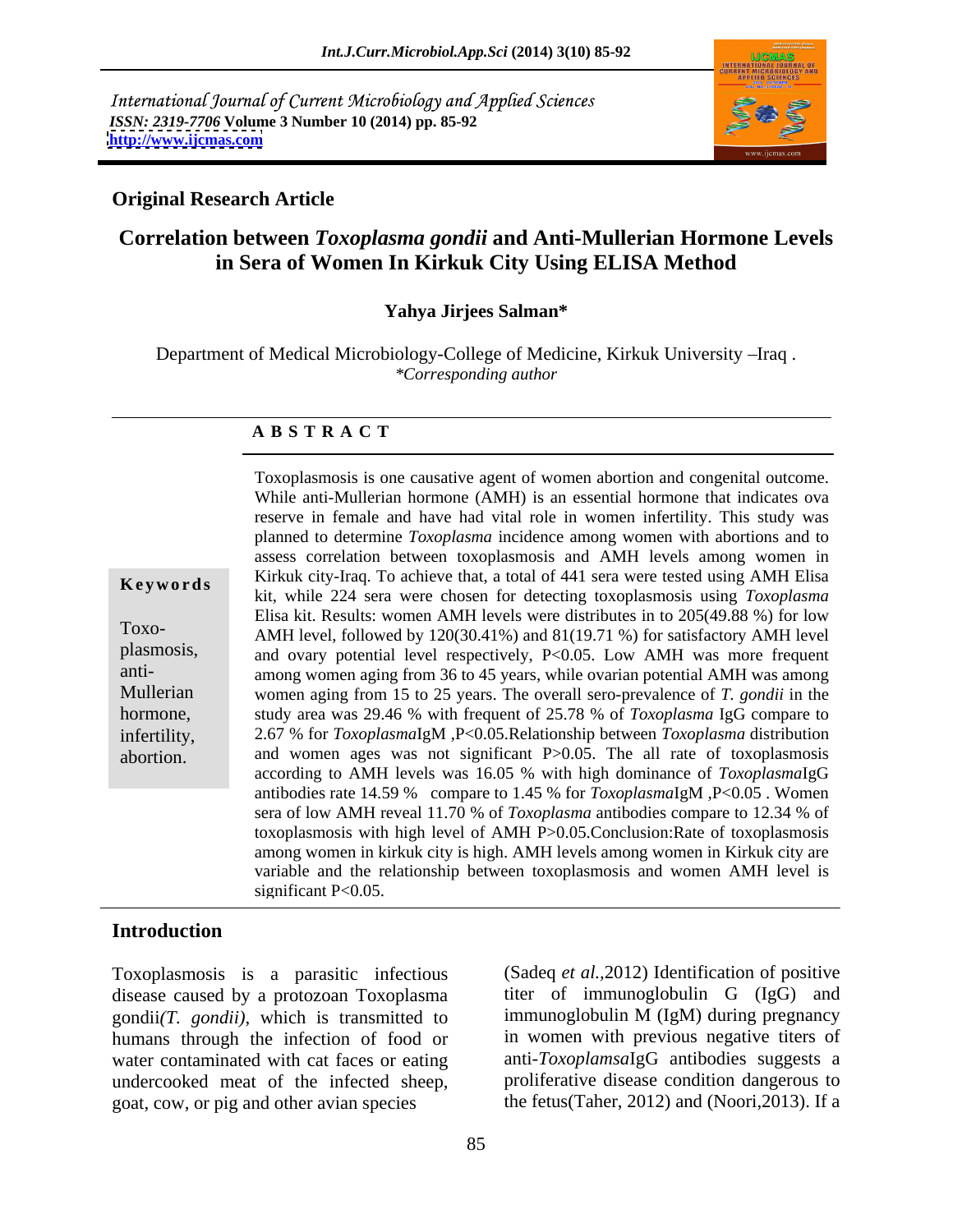pregnant women contract toxoplasmosis, it follicles that advance from the primordial may be passed through the placenta to the follicle stage. At these stages follicles are fetus, resulting in congenital *Toxoplasma*  microscopic and cannot be seen by infection stimulates humoral immune ultrasound (Josso *et al.,* 1993). AMH response as antibody production, which production is highest in parental and small includes IgM and IgG, in addition to cell mediated immunity (Darcy and Santro,1994) development. Production decreases and then .Toxoplasmosis is one of the classical stopsas follicles grow. There is almost no conditions known to have a profound adverse effect on human reproductive Therefore, the levels are fairly constant and functions (Akarsu *et al.,* 2011). the AMH test can be done on any day of a Experimental evidence has established that, woman's cycle (Pellat, 2007) Anti-Müllerian mice undergo acquired hypo-gonadotrophic hypo-gonadism secondary to hypothalamic marker for assessing the age-related decline dysfunction after chronic infection with *T.*  of the ovarian pool in healthy women; thus, *gondii* (Stahl, 1994) and (Antonios *et al.,* it has a potential ability to predict future 2011). Furthermore, it has been recently reproductive lifespan (Guyton and Hill, reported that children with congenital 2006). The most established role for AMH toxoplasmosis have a high frequency of precocious puberty (Setian *et al.,* 2002) is initiated, because AMH can be predictive Although previous reports suggest that of the ovarian response, namely poor and *Toxoplasma* infection may cause transient hypo-gonadotrophic hypo-gonadism, no during toxoplasmosis, the proliferative manifold. Such patients may ave produce tubule dysfunctions, the latter

transforming growth factor-B  $(TGF-B)$ —a for its regulatory role in male sex substance produced by granulosa cells in ovarian follicles. It is first made in primary

antral stages (less than 4mm diameter) of AMH made in follicles over 8mm. hormone seems to be the best endocrine 2006). The most established role for AMH measurements is before in vitro fertilization hyper-responses (Grynnerup *et al.,* 2012).

detailed analysis has been conducted in The clinical implications of infection due to humans (Eslamirad *et al.,* 2013) In women Toxoplasma in pregnant patients are tachyzoites may invade female reproductive spontaneous abortions, stillbirth, intrauterine organ specially the oviducts, subsequently growthretardation, preterm deliveries or evoke tissue cysts formation in it, that may fetal anomalies. In addition to the risk of action can leads to hormonal abnormalities infections, it has been suggested that which give rises into secondary infertility toxoplasmosis has some unfavorable effects sequels (Salman, 2014). on reproductive capacity in both men and Anti-Mullerian hormone (AMH)also known women (Flegr, 2013). The role of Mullerian Inhibiting Substance (MIS), it is a toxoplasmosis in habitual abortions is well glycoprotein that belongs to the established, however, only a few studies had member of the superfamily of growth and This baseline study is probably the first differentiation factors. It has been studied study from North Iraq (Kirkuk Province) to differentiation (Ibrahiem, 2012). AMH The present study assessments were tested produced by sertoli cell of the fetal testis, role of T*.gondii*in two distinct groups: (i) in includes regression of mullerian ducts, the women with Bad Obstetrician History BOH; anlagen of female reproductive tract and is a and (ii) in women with primary and manifold. Such patients mayhave complications and congenital women (Flegr, 2013). The role of been done for its association with infertility. evaluate the role of *T. gondii*in infertility. secondary infertility.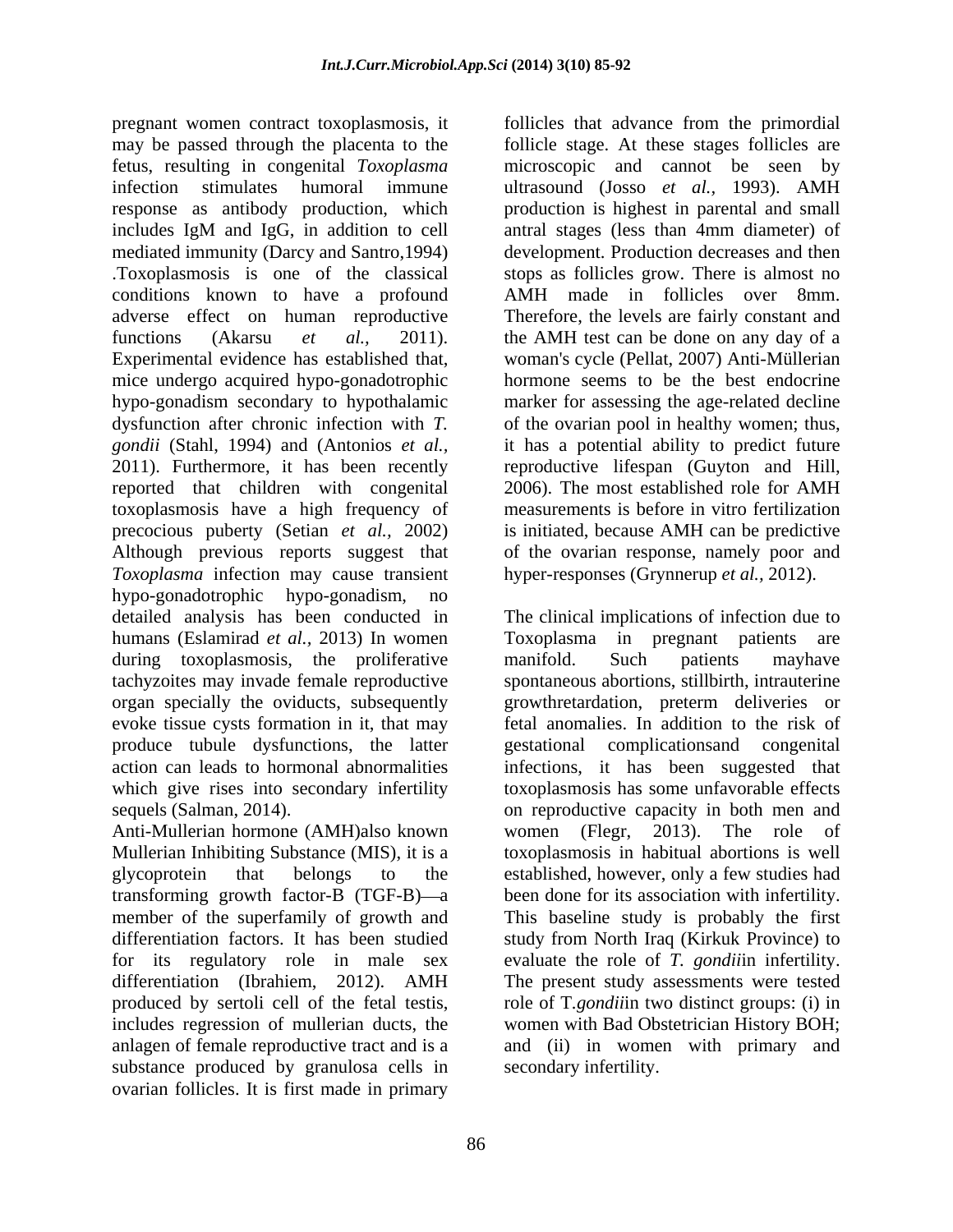1. Time and location: From  $1<sup>st</sup>$  October 2013 20 µl serial standards, positive and negative to 31th of March 2014, a cross sectional study was carried on in Ibn-Nafies Private medical laboratory-Kirkuk city-Iraq.

2-Patients selection and blood sampling: Results and Discussion Two groups of women were selected by obstetricians in private clinics, they referred to laboratory. Prior to blood sampling a special questionnaire was completed for hormone was detected in 205 sera with a each patient, that contains all required informations, then they classified either informations , then they classified either AMH level 30.41 % in sera of 125 women, they are infertile or they are fertile, but they while ovarian potential rate was 19.71 % in suffering from Bad Obstetrician sera of 81 women, P<0.05.According to History(BOH), such as abortion, congenital women age high rate of low AMH 85.32 % abnormalities . All women participate the was recorded among women aging from 36 study their age were from 15 years to 46 to 45 years, controversy to low rate 19.49 % years over. For women with infertility a total among women aging from 15 to 25 years. of 441 of venous blood samples were drawn Satisfactory AMH level 47.16 %was highly and the same volumes of venous blood distributed among women aging from 15 to samples were drawn from 224 women with 25 years compare to 7.33 % in sera of BOH. Sera were extracted after women ageing from 36 to 45 years. The centrifugation and kept at -20 $^{0}$  C till to use. Inclusion criteria involve:patients agreement AMH distribution and ovary potential, via participation in the study, while infertile women have five basic was recorded among women age from15 to investigations(Ovulatory assessment 25 years, the rate was 33.33 % compare to ,Hysteo-salphengeo-graphy, laparoscopy, 7.33 % and absence of ovary potential post coital test and seminal fluid among women aging from 36 to 45 years analysis).Any patient has abnormal and among women aging 46 and over investigation apart from ovulatory respectively, Table 1 and Table 2 showing assessment was excluded from the study. Frequency of Toxoplasma gondilg M and

direct toxoplasma agglutination test was with different levels of AMH. The overall manufactured by Bio-kit company-Spain.  $ToxoplasmaIgM.P<0.05$ . According to All Elisa kits were purchased from local and the procedure assay included the

**Materials and Methods following steps: 100**µl of diluent buffer was <sup>st</sup> October 2013 20 µl serial standards, positive and negative transferred in to microplates and then after controls and for each serum has been added except the blank

# **Results and Discussion**

3. Procedures: For detecting toxoplasmosis,  $I_gG$  antibodies among 224 sera from women performed for detecting positive cases, and rate of *Toxoplasma* was 29.46 %, this rate then confirmed by Elisa using separate kits was divided into 26.78 % of *Toxoplasma*IgG of Elisa-Toxo-IgM kit and IgG Kit scientific shops. For the second group of from women with different levels of AMH; women anti-Mullerian hormone assay was *Toxoplasma*IgM was highly frequent among performed using Elisa kit imported from women aging from 36 to 45 years the rate USA. Prior to assessment all sera and the was 4.25 % .While *Toxoplasma*IgG rate 50 contents were brought to room temperature % was exert in sera of women aging from 46 From assessments of 411 sera of women with infertility, low level of anti-Mullerian rate of 49.88 %, followed by satisfactory while ovarian potential rate was 19.71 % in women age high rate of low AMH 85.32 % was recorded among women aging from 36 to 45 years, controversy to low rate 19.49 % same relationship was obtained in relation which ovary potential (High level of AMH) 25 years, the rate was 33.33 % compare to frequency of *Toxoplasma gondii*IgM and with different levels of AMH .The overall antibodies and 2.67 % for *Toxoplasma*IgM,P<0.05. According to women age, *Toxo* positive rate in 224 sera and over. Correlation between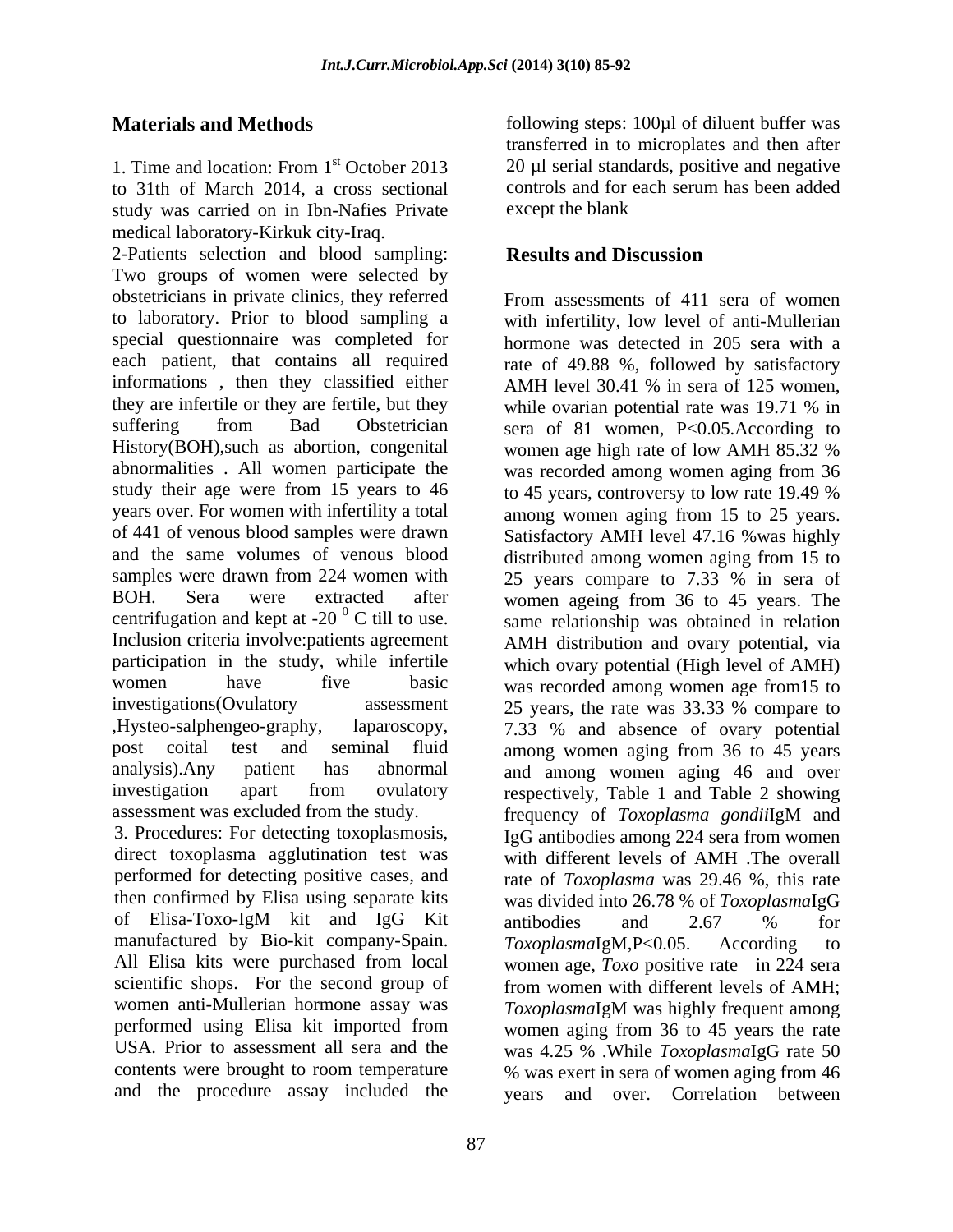satisfactory AMH level,  $P < 0.05$ . Regarding

rate 50.43 %of low AMH among women undetectable after menopause (Shine, 2008). Low AMH level in the present study is agree to abuse of ovulatory inductive drugs by little during menstrual cycle and therefore

*Toxoplasma* distribution and women anti- can be takes at any time during menstrual Mullerial levels was exerting in Table 3,via cycle (Marca *et al.,* 2006)).Regarding which high rates of *Toxoplasma*IgM toxoplasmosis, this study showed an overall antibody 3.2 % and *Toxoplsam*IgG 22.4 % were recorded among women with antibody among women in Kirkuk city. to *Toxoplasma*IgM antibody, this type of antibodies was not recorded in sera of the same province ,whom they record 36.67 women with low level of AMH. % and 33.53 % respectively . It was also From the results in Table 1,it is obvious that lower thanthoserecorded in Baghdad, Faloja the rate of low AMH is higher than ,Erbil, Mosul and Tikrit by (Ismaiel, 2012), ( satisfactory AMH ,this finding can reflects Abul-Mohaymen *et al.,* 2009), (Al-Doski, that women has had baby or child 2000), (AlWattari,2005) and (Ahmed, conceiving problem rather than 2008), whom they record the following rates toxoplasmosis. The more suitable cause to 32%,32.50 % ,46.9%,48.7% and 55.36 % this may be tubule obstruction because the respectively. Also *Toxoplasma* rate was aging from 26 to 35 years is high and this is % by (Bouratbine *et al.,* 2001), 57.52 % in also pointing to rate of infertility among this Eygptby (El-Tantawi *et al.,* 2014) and with age group. While high rates of low AMH 77% in Turkey by (Poryaz *et al.,*1995) . among women aging from 36 and 0ver 46 While the overall rate of toxoplasmosis was years and low rate 7.3 % of satisfactory higher than those recorded in England and AMH levels can be considered normal India by Panigrahi *et al.,* (1978) and hormonal condition, because it has been Broadbennt *et al.,* 1981) whom they found that serum AMH level decreases recorded the following rates 24.19% and gradually with aging, and becomes 27.3 % respectively. The variances in with that recorded by (Barad *et al.,* 2009) most of compared studies above used small and with that recorded in Kirkuk province in size of specimen compare to total 635 2012 by Ibrahim, (2012). Considering high samples in the present study. Second, type level of AMH among women except women of laboratory methods; such as Elisa that over 46 years, this finding can be attributed applied in the study which is more specific women .On the other hand the abuse may be be attributed to some technical pitfalls or by the obstetrician advising such drugs in serum quality such as; usage of hypercondition when the result of follicle lipidemic ,hemolysed, icteric or incomplete stimulating hormone (FSH) is not normal, or thawed serum , granulated antigen in some an error in administration of ovulatory studies (Salman, 2007). Similarly, the inductive drug prior to In-Vitro fertilization IgGsero-prevalence of *T. gondii* obtained in (Pellat *et al.,* 2007) and (Kamil, 2011) Also this study was higher than those reported a patient with elevated estrogen level for from Palestine by (Nijem and Al-Amlih, instance may lead to false assumption of 2007), Saudi Arabia by (Mohammad et al., normal FSH and ovarian reserve (Fanchin *et*  2010), Sudan (El-Nahas *et al.,*2003) and in *al.,* 2003) Serum AMH level fluctuated very Brazil by (Vaz *et al.,*2010). This wide 29.46% sero-prevalence of anti-*T. gondii* This finding was lower than those recorded by (Othman, 2004) and (Al-Jubori, 2005) in lower than those recorded in Tunisia 58.45 *Toxoplasma* rates are factorial: First ,might be due differences in study size, because and reliable than other methods. Third; may variability could be attributed to differences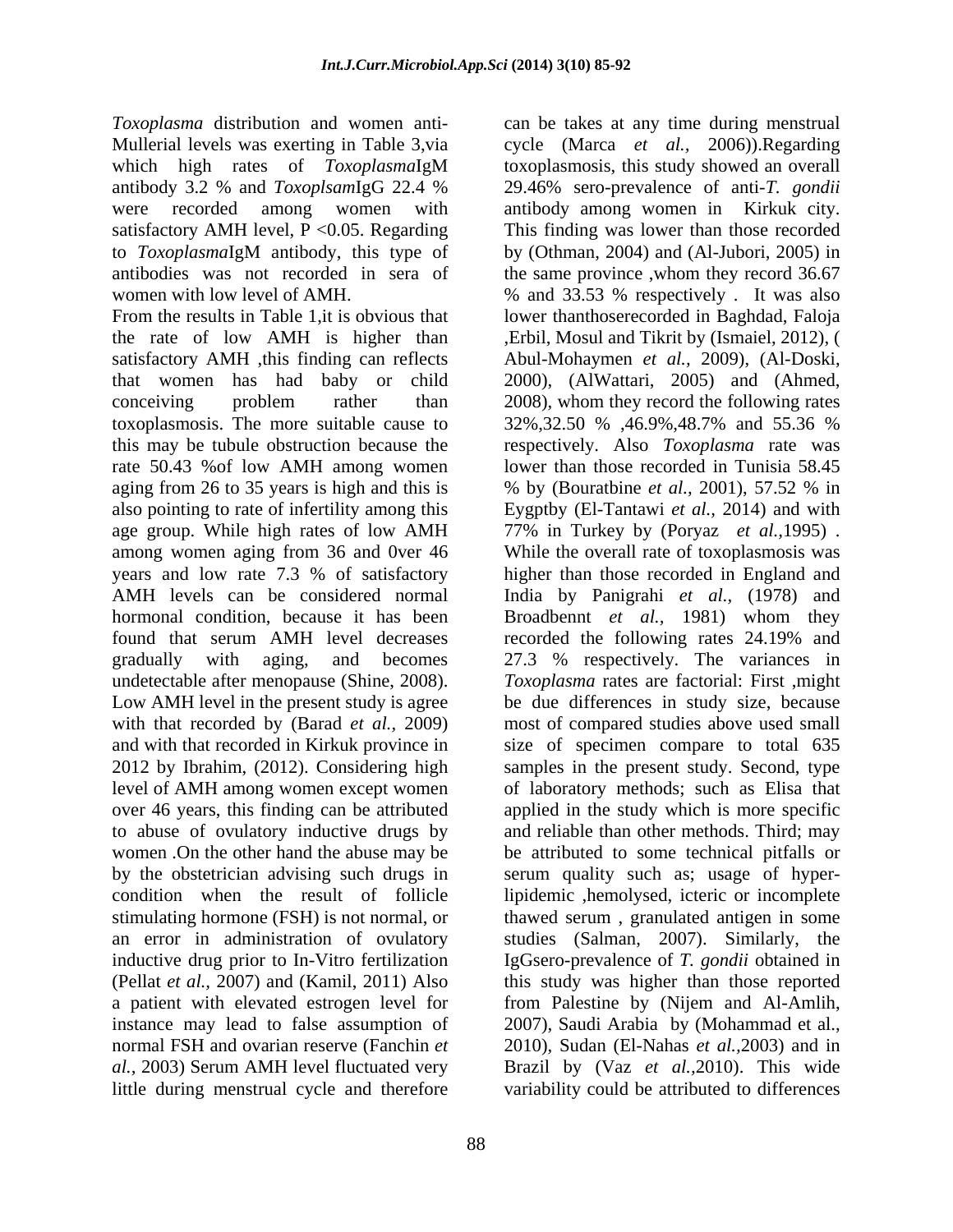in climatic conditions and personal hygienic could bedue to variation in age distribution outcomes of toxoplasmosis in next antibodies rate 16.05% according to levels especially when the case is latent toxoplasmosis on women health in Kirkuk community , in addition to high rates of potential 12.34 % and 11.77 % among

practices, feeding habits, socio-economic finding is 3.2 % of women with satisfactory and literacy status of the study subjects. The AMH level have had *Toxoplasma*IgM observed difference in the rates of infection antibodies, which indicate that they facing and antibody profiles of the study pregnancy. Also *Toxoplasma*IgG rate 14.59 populations. The results of *Toxoplasma* % is crucial for the next pregnancy of AMH is vital when it was subtracted from toxoplasmosis, which mostly gives raise to overall 29.46 % ,because this finding is sero-conversion. **Conclusion:** Watching of highlighting the degree of adverse effect of toxoplasmosis is essential for child bearing toxoplasmosis among women with ovary AMH among women with infertility is women with low AMH. The more important outcomes of toxoplasmosis especially when the case is latent women and women with abnormal AMH. Relationship between toxoplasmosis and significant.

**Table.1** Distribution of anti-Mullerian hormone according to women ages

|                         | Age/years   Number   Percentage Low AMH |        |                |           | <b>Satisfactory</b>              |                     | $\frac{1000000000000000000}{\sqrt{1000000000000}}$ |                  |
|-------------------------|-----------------------------------------|--------|----------------|-----------|----------------------------------|---------------------|----------------------------------------------------|------------------|
|                         | examine                                 |        | No.            |           | No.                              |                     | No.                                                |                  |
|                         |                                         |        | exam           |           | exam                             |                     | exam                                               |                  |
| 15 to 25 159            |                                         | 38.68  | J <sub>1</sub> |           | $19.49$ $75 * 47.16$ $53 * 33.3$ |                     |                                                    |                  |
|                         |                                         |        |                |           |                                  |                     |                                                    |                  |
| $26 \text{ to } 35$ 115 |                                         | 27.98  | 58             | 50.43     | 37                               | 32.17               | 20                                                 | $\vert$ 17.3     |
|                         |                                         |        |                |           |                                  |                     |                                                    |                  |
| $36 \text{ to } 45$ 109 |                                         | 26.53  |                | 93 85.32* |                                  | 7.33                |                                                    |                  |
|                         |                                         |        |                |           |                                  |                     |                                                    | 7.33             |
|                         | $\Omega$                                | 6.81   |                | 82.14     |                                  | 17.85               |                                                    | 0.00             |
| 46 and over             | 411                                     | 100.00 | 205            | 49.88     |                                  | $125 \quad  30.41 $ | 81                                                 | $\frac{19.7}{2}$ |
|                         |                                         |        |                |           |                                  |                     |                                                    |                  |

 $*P<0.05$ 

**Table.2** Frequency of *Toxoplasma gondii*IgM and IgG antibodies in relation to women ages

| Age                 | Number                            | Percentages |          | ToxoplasmaIgM |                | <i><b>ToxoplasmaIgG</b></i>                 | Toxoplasma |                 |
|---------------------|-----------------------------------|-------------|----------|---------------|----------------|---------------------------------------------|------------|-----------------|
| /years              | $\sim$ examined                   |             |          | antibodies    |                | antibodies                                  | total      |                 |
|                     |                                   |             |          |               |                | Number   Percentages   Number   Percentages | No.        |                 |
|                     |                                   |             | positive |               | <b>POSILIV</b> |                                             | positive   | $+ve$           |
| 15 to 25            | 88                                |             |          |               |                | 20.1                                        |            | 29.54           |
| $26 \text{ to } 35$ | $\overline{\phantom{0}}$          | 32.58       |          | $1.36 -$      | 18             | 24.65                                       |            | $\sqrt{26.02}$  |
| 36 to 45            |                                   | 20.98       |          | $4.25*$       | 11             | 23.40                                       |            | 27.65           |
| 46 and              | 16                                |             |          | $0.00\,$      |                | $50.00*$                                    |            | $\boxed{50.00}$ |
| over                |                                   |             |          |               |                |                                             |            |                 |
| Total               | 221<br>$\angle$ $\angle$ $\angle$ | 100.00      |          | 267           |                | 26.78                                       | 66         | 29.46           |

 $*P<0.05$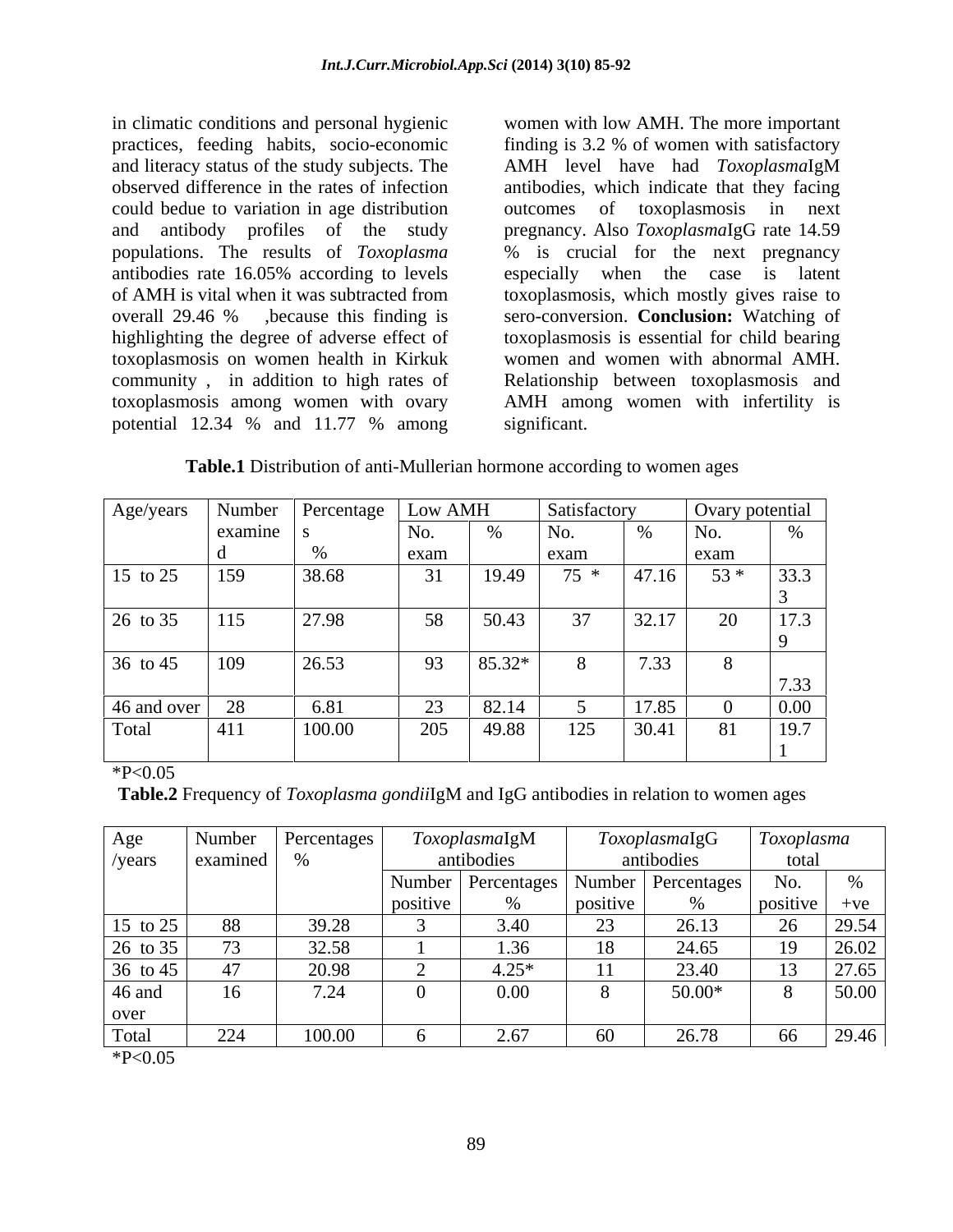|                    |            | <i>oxoplasmalgM</i> |                            |                   | ToxoplasmaIgG                 |          | oxoplasma                                   |
|--------------------|------------|---------------------|----------------------------|-------------------|-------------------------------|----------|---------------------------------------------|
| Anti-<br>Mullerian |            | antibodies          |                            |                   | antibodies                    |          | total                                       |
| Hormone            | No.exam    | $No.+ve$ %          |                            |                   |                               |          | Number   Percentages   Number   Percentages |
| levels             |            |                     |                            | positive positive |                               | positive |                                             |
| Low                | $\mid$ 205 |                     |                            |                   | 11.70<br>11.70                | ⊢ ∠⊣     | 11.70                                       |
| Satisfactory 125   |            |                     | $\cdot$ ) $\cdot$ $\angle$ |                   | $\bigcap_{i=1}^n A_i$<br>44.4 |          | $25.6$ **                                   |
|                    |            |                     | Z.40                       |                   | 9.87                          |          | $12.34$                                     |
| Ovary<br>potential |            |                     |                            |                   |                               |          |                                             |
| Total              | 1411       |                     | - 1.47                     |                   | 14.59                         | l 66     | 16.05                                       |

**Table.3** Distribution of *Toxoplasma gondii*antibodies(Toxoplasma IgM, IgG) according to women anti-mullerian hormonal levels

\*,\*\* P<0.05

- College of Medicine. *Egypt Soc. Parasitol.*, 30: 593–599.
- spontaneous abortion. *Iraq J. Med.*
- *Toxoplasma gondii*seropositivity in
- Duhok city Using DAT and IHAT test M.Sc. thesis. College of Medicine, Duhok University.
- Ahmed, Y.Sh., 2008. Isolation and Broadbennt, F.J., Ross, R., Hurlog, R. identification of *Toxoplasma gondii* 1981. Screening of toxoplasmosis in identification of *Toxoplasma gondii* among aborted women attending pregister and the pregister of the prediction of the method of the method of the method of the method of the method of the method of the method of the method of the method of the method of the Tikrit teaching Hospital. M.Sc., 664.<br>
thesis. College of Education for Bouratbine, A., Siala, E., Chahand, M.,
- Al-Jubori, A.M. 2005. Serological study

**References** province. M.Sc., thesis, College of of toxoplasmosis in Kirkuk Technology, Baghdad, Iraq.

- Ibrahiem, R.O. 2012: The role of anti-<br>
Mullerian hormone in assessment of 2000. Hypothalamic origin Mullerian hormone in assessment of 2000. Hypothalamic origin ovarian function. M.Sc. thesis, these of reproductive failure in chronic<br>Tikrit University experimental toxoplasmosis. J. Antonios, S.N., Ismail, H.I, Essa, T.<br>2000. Hypothalamic origin ofreproductive failure in chronic experimental toxoplasmosis. *J.*
- Abul-Mohaymen, N, Hussian, A, Al-Tantawi, N., Taman, A., Shalaby, H. Hussian, F.K. 2009: Association 2014. Toxoplasmosis and female between TORCH test and infertility: is there a co-relation? *Sci.,* 7(4): 40–46. 29–32. infertility: is there a co-relation? *Am. J. Epidemic Infect. Dis.,* 2(1):  $29 - 32.$
- Akarsu, A.G., Elhan, H.A., Akarsu, C. <br>2011. Retrospective evaluation of *Toxoplasma gondii* antibodies fertile and infertile women. childbearing age in Mosul. M.Sc.,<br> *Mikrobivol. Bull.* 45(1): 174–180. thesis, College of Medicine, Mosul *Mikrobiyol. Bull.,* 45(1): 174–180. thesis, College of Medicine, Mosul<br>Turkish (Abstract in English). University. AL-wattari, I.T. 2005. Sero-prevalence of *Toxoplasma gondii* antibodies among unmarried women and childbearing age in Mosul. M.Sc., thesis, College of Medicine, Mosul University.
- Al-Doski, B.D. 2000. Sero- Barad, D.H., Weghofer, A., Gleicher, epidemiological study among G.N., 2009. Age specific anti different grous of population in mullerian hormone levels mullerian hormone levels discriminated at each age between poorer and better oocyte yield. *Fertil. Steril.,* 92: S110.
	- Broadbennt, F.J., Ross, R., Hurlog, R. pregnancy. *J.Clin.Pathol.,* 34: 659 664.
	- Girls, Tikrit University. The Contract Contract Contract Contract Contract Contract Contract Contract Contract Contract Contract Contract Contract Contract Contract Contract Contract Contract Contract Contract Contract Con Bouratbine, A., Siala, E., Chahand, M., profile of toxoplasmosis in Northren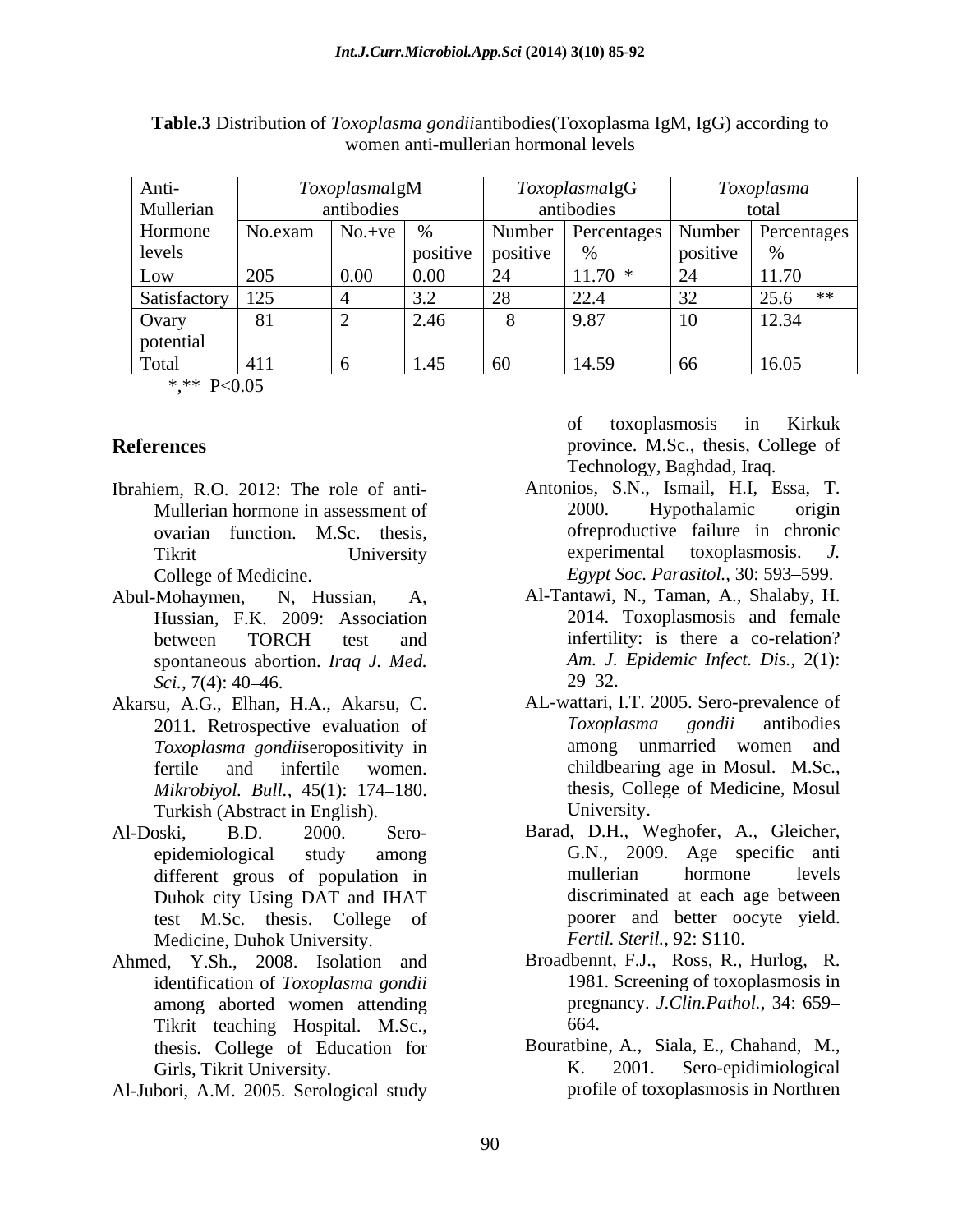- Elnahas, A., Gerais, A.S., Elbashir, M.I.<br>
2003. Toxoplasmosis in pregnant Josso, N., Gate, R.L., Picard, J., et al.,
- Inc., San Diego, California, Pp. 163
- Eslamirad, Z., Hajihossein, R., Ghorbanzadeh, B., et al., 2013.
- Flegr, J. 2013. Influence of latent Saudi maternity hospital: morphology: pros and cons of the  $104:493-504$ . Tunisia, Parassie Mor., 8(1): 61.<br>
An-Anbar province-Iraq, and An-Anbar province-Iraq, and An-Anbar province-Iraq, and An-Anbar province-Iraq, 17 and An-Anbar province-Iraq, 1993. And millerline increases of the military
- Fanchin, R., Shonauer, L. M., Righinc,
- 
- of Medical Physiology, 11th edn.
- Ismaiel, M.S. 2012. Sero-prevalence *J.Med.Res.*, 67: 917–923.

Tunisia. *Parasite-Mar.,* 8(1): 61 66. College of Science, University of Tikrit, Iraq.

- Sudanese women. *Saudi Med. J.,* 1993. Anti mullerian hormone: the 24: 868 870. joust factor. *Horm. Res.,* 48: 1 59. Josso, N., Gate, R.L., Picard, J., *et al.,*
- Darcy, F., Santoro, S. 1994. Kamil, A.N. 2011. Anti-Mulleria Toxoplasmosis. In: Kierzenbaum, F. hormone in prediction of oocyte (Ed.). parasitic infections and quality and In-Vitro fertilization immune system. Academic Press, outcomes. M.Sc. thesis. College if Kamil, A.N. 2011. Anti-Mulleria Medicine, Baghdad University.
	- -201. Marca, L., Stabille, A., Artenisio, V. Effects of *Toxoplasma gondii* menstrual cycle. *Reprod.,* 21: 3103 infection in level of 3107. Marca, L., Stabille, A., Artenisio, V. 2006. Serum anti- Mullerian hormone thought the human 3107.
	- serumtestosterone in males with Mohammad, H.I., Amin, T.T., Balaha, chronic toxoplasmosis. *Iranian J.* M.H. 2010: Toxoplasmosis among *Parasitol.*, 8(4): 622–626. The pregnant women attending a Toxoplasma infection on human seroprevalence and possible risk personality, physiology and factors. *Ann. Trop. Med. Parasitol.,* Saudi maternity hospital: 104: 493–504.
	- Toxoplasma-human model in Nijem, K., Al-Amleh, S., 2009. studying the manipulation Seroprevalence and associated risk hypothesis. *J. Exp. Biol.,* 216: 127 factors of toxoplasmosis in pregnant 133. women in Hebron district, Palestine. C., et al., 2003. Serum Anti- Nijem, K., Al-Amleh, S., 2009. Seroprevalence and associated risk *East Mediterr. Health J.,* 15:1279 1284.
	- Mullerian hormone is more strongly Noori, T.K. 2013. Study the efficacy of related to ovarian follicular status laboratory methods in detecting than inhibin B, estradiol, FSH and LH on day 3. *Hum. Reprod.*, 18: city. M.Sc., thesis, College of 323 327. Science, Kirkuk University, Iraq. some protozoan parasites in Kirkuk
- Grynnerup, A.G., Lindhard, A., Sørensen Othman, N.F. 2004. Sero-prevalence S. 2012. The role of anti-Müllerian study of *Toxoplasma gondii* among hormone in female fertility and pregnant women in Kirkuk city. infertility. *Acta Obstet Gynecol* M.Sc.,thesis, College of Medicine, *Scand.,* 91(11):1252. Tikrit University, Iraq.
- Guyton, A.C., Hall, J.E. 2006. Textbook Panigrahi, H., Mithal, S., Mohapatra, I. W.B Saunders Company, test and indirect fluorescent test in Philadelphia.: Pp. 1011–1026. suspected *Toxoplasma* cases. Indian 1978. Indirect haemagglutination *J.Med.Res.,* 67: 917–923.
	- study of toxoplasmsosis in human Pellat, L., Hanna, L., Brincat, M., *et al.,* 2007. Granulosa cell production of